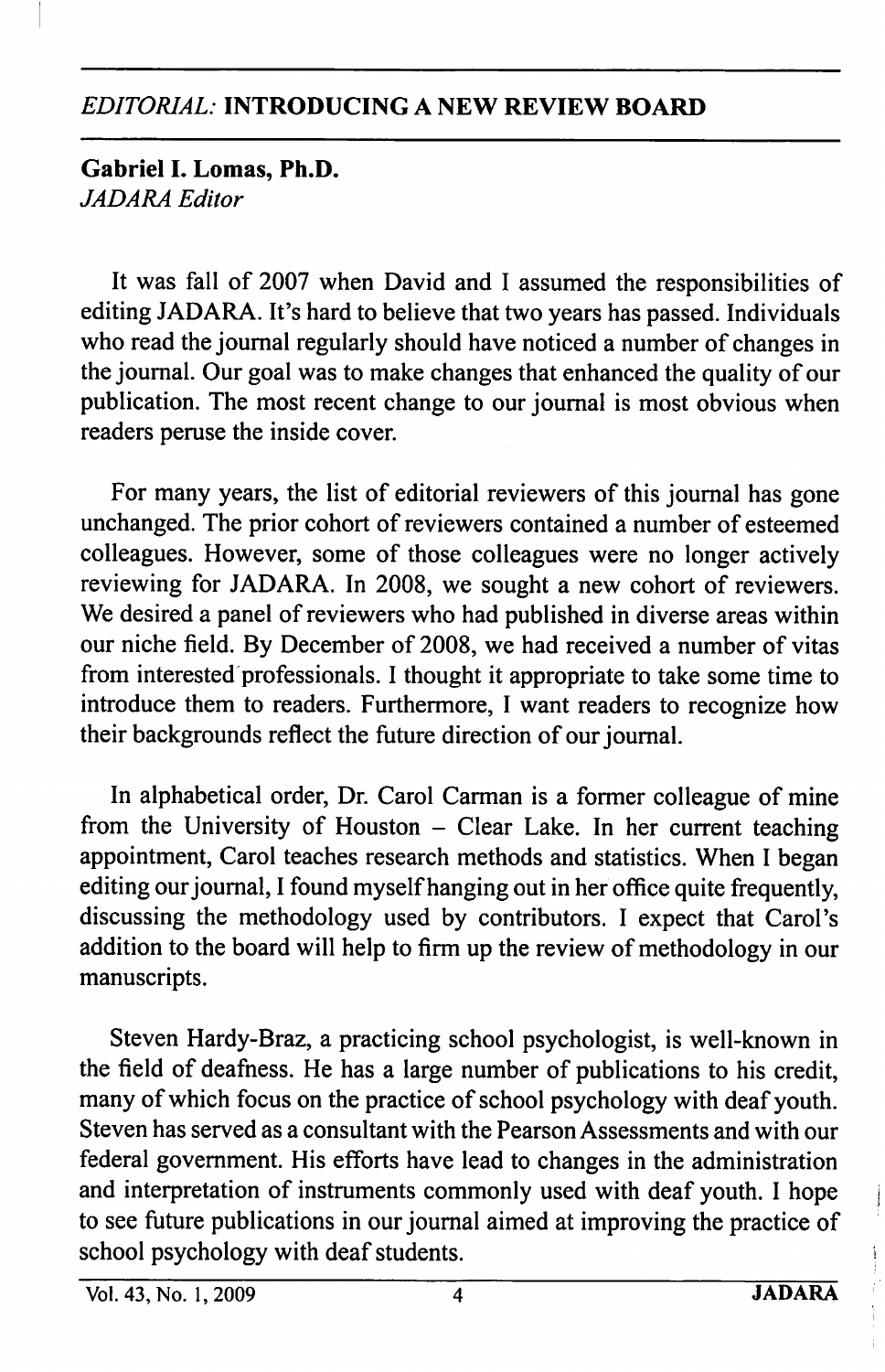Dr. Denise Kavin is also well-known among our circles. She has a number of publications to her credit, many of which focus on transition and post-secondary education of deaf individuals. Denise, who is Deaf, offers JADARA her experience as a deaf person with years of experience in the field. The roots of our journal are in the field of vocational rehabilitation, and Denise will help to support the original mission of JADARA.

Dr. Larry Pick is a new faculty member at Gallaudet University. An associate professor of psychology, Larry has conducted research in both cognitive psychology and neuropsychology with deaf individuals. Larry will offer us significant expertise with manuscripts that address these areas.

Dr. Shawn Saladin is a faculty member at the University of Texas - Pan American. Shawn, who is Deaf, was instrumental in establishing the program to train rehabilitation counselors for the deaf at his university. He has considerable experience in the field of special education and rehabilitation. Additionally, he has a number of publications to his credit, including an article in this issue.

Dr. Steven Sligar is relatively new to the JADARA review board, though he is not new to our association. He has served the ADARA board as an officer in the past, and has made a number of contributions to JADARA. When Dave and I began our term as editors, Steve joined the editorial board and began reviewing for us.

Finally, Drs. Irene Leigh and McCay Vemon have been members of our review board for many years. They expressed interest in continuing to serve as reviewers, and David and I are pleased to have them. As department chair of psychology at Gallaudet, Irene has made a number of significant contributions to the field of psychology with deaf people. Deaf herself, she is a recognized expert among our circles. Likewise, McCay has published widely in our field, including a number of manuscripts related to forensics and deafness.

In addition, we have added two copy editors to our team. Trisha Davis is a former member of the ADARA board and has significant experience with editing using APA style. Ana Lambrakopoulos is a graduate student at Barry University, where she studies psychology. Both Trisha and Ana have volunteered to assist with copy editing our publication. Dave and